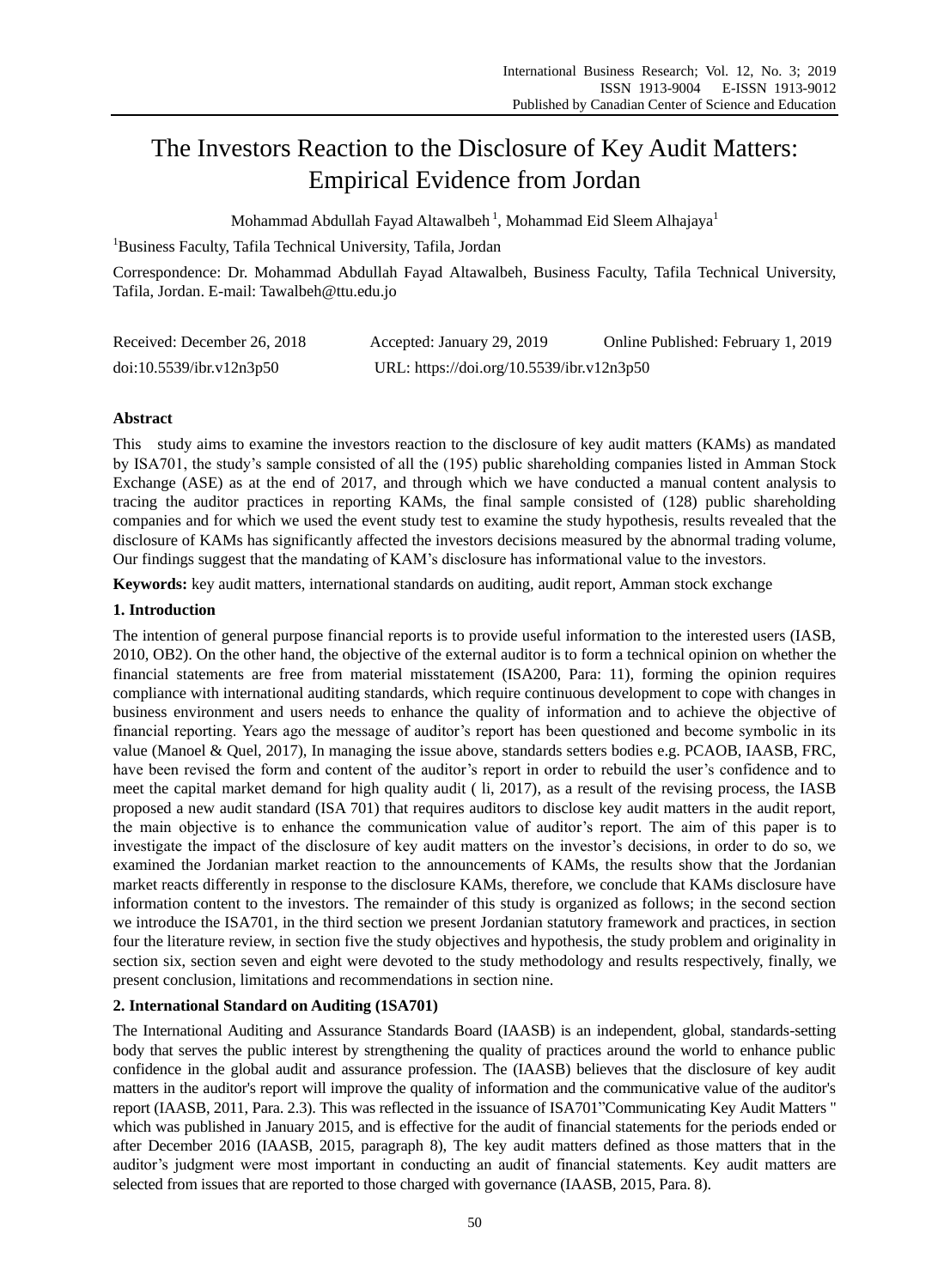Interested Users of financial reports are concerned about significant judgments conducted by the auditor in forming his professional opinion, The main purpose of reporting key audit matters is to enhance the communicative value of the auditor's report by reducing information asymmetry about the audit process, reporting key audit matters is expected to provide additional information to the users to assist them understanding those matters, and may also provide users a basis to engage with management and those charged with governance (ISA701).

In order to determine whether a matter is KAM or not, auditors should consider the matters that require significant auditor attention in performing the audit, including: (a) Areas identified as significant risks or; (b) Significant auditor judgments relating to areas in the financial statements that involved significant management judgment, including accounting estimates that have been identified as having high estimation uncertainty , (c) The effect on the audit of significant events or transactions that occurred during the period (IAASB,2015,para9), in addition, ISA701 requires auditors to describe each key audit matter in a separate section and to clarify the reason why it was considered of most significance and how it was addressed (IAASB,2015,para13). However, the standard does not include specific requirements about the number or size of KAM's.

Jordanian companies' law no.22 of 1997 and its amendments to no.30 of 2018 require full adoption of IFRS as released by IASB. The law requires all listed companies to have annual statutory audit except for limited and general partnerships whose capital is less than 100000 JDs. The accountancy Law No. 73 of 2003 allows the Jordanian Association of Certified Public Accountant to recommend auditing standards to be adopted by the Higher Committee of the Accountancy Profession which in turn has adopted all international auditing standards as released by the IAASB.

# **3. Literature Review**

Previous studies have examined the communicative value and market reaction towards the release of the independent auditor's report that are prepared in accordance with ISAs,part of these studies have addressed the expanded audit report including the disclosure of KAMs as required by ISA 701; in UK, Reid (2015) examined Whether new disclosure requirements have informative value to investors, overall results show that extended required disclosure provide new and useful information to investors and help in reducing information asymmetry.

In UK also, Gutierrez et.al., (2018) investigated the impact of the expanded auditor's report as required by the Financial Reporting Council (FRC) on the decision usefulness and if there is any indirect effects on audit quality, the study covered four years around the disclosure of the new audit report, the results found that the new audit report has no significant impact on the investor's decisions or on audit quality. In UK also, Lennox et.al, (2018) investigated the impact of the disclosure of the material misstatement risk that had the highest effect in formulating the audit strategy by the auditor, this disclosure became required by the financial reporting council (FRC) on or after 2013 the sample consisted of 488 company listed on London Stock Exchange, results of the study revealed that the disclosure of material misstatement risk does not has informative value to investors. In Newzealand Bradbury e.tal, (2018) examined the impact of KAMs on audit effort, audit quality and on investors decisions, audit effort was measured by audit fees and audit delay, audit quality was measured by abnormal accruals, the results revealed that the disclosure of KAMs has no incremental impact the results also found that investors and auditors price KAMs into audit fees and stock prices.

The study of Köhler, et.al, (2016) examined the communicative value related to the disclosure of KAM in the auditor's report as requested by ISA 701. In addition to non-professional investors, the study also considered professionals investors, the study examined the effect of goodwill impairment in the KAM section, the study's findings showed that if goodwill impairment is led by small changes in key assumptions then the professional investors perceived this situation to be significantly better compared to goodwill impairment that led by large changes in key assumptions. On the other hand, the results revealed that for non-professional investors KAM does not have communicative value.

Carver et.al, (2017) investigated whether the disclosure of critical audit matters (CAM) in the auditor's report as required by the Public Company Accounting Oversight Board (PCAOB)\_ would affect the readability of the auditor's report that perceived by experienced, non-professional investors, and the information content of disclosing CAM .the results revealed that the disclosure of CAM s negatively affect the readability of the audits report, and have a limited effect on the informational content for investors.

In china, li (2017)examined the expected benefits of disclosing KAMs that are required by ISA 701. The researcher analyzed 84 external auditors' reports of Chinese listed companies. The result shows that the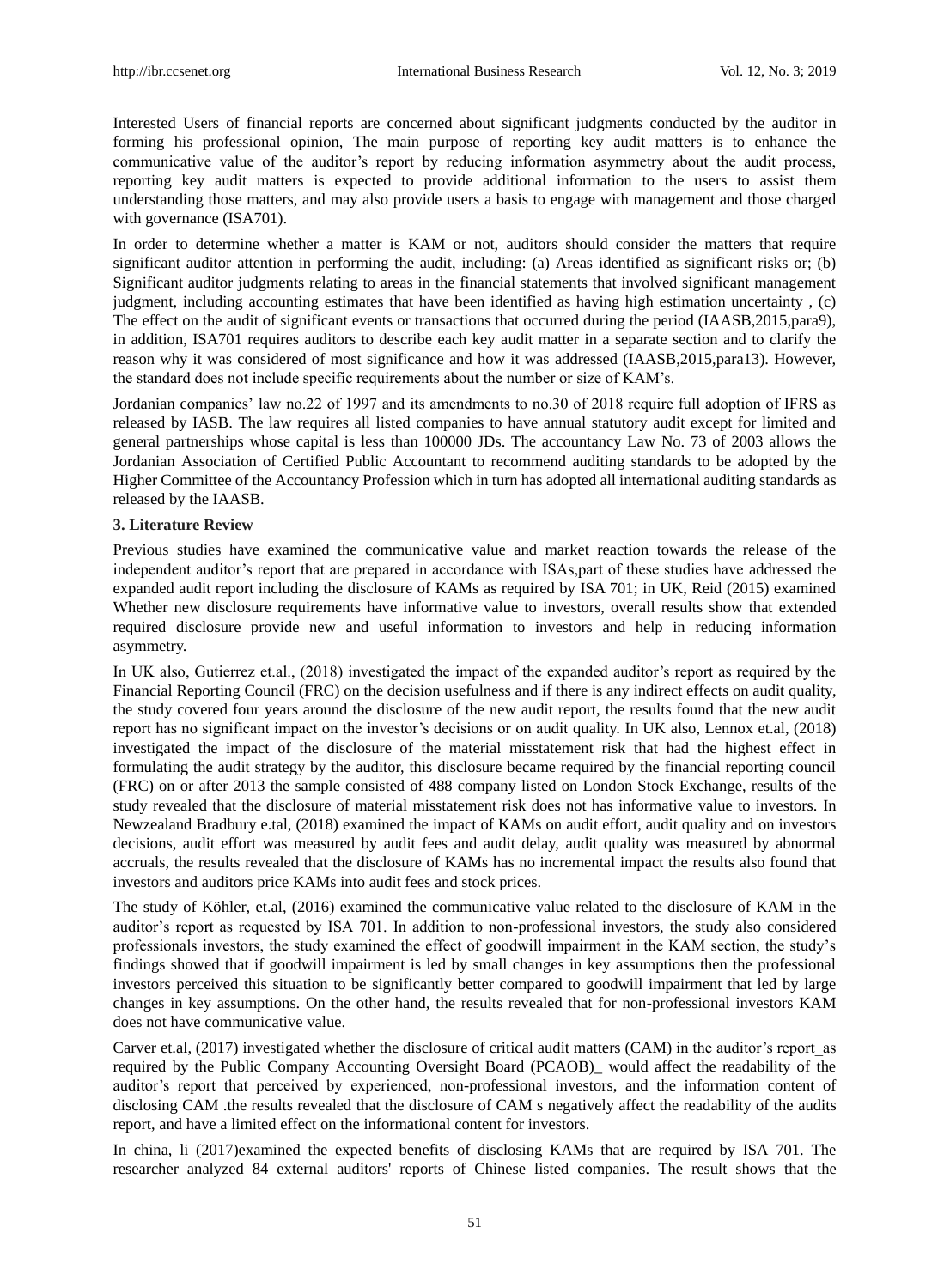disclosure of KAMs had little impact and the additional information added to the auditor's report is symbolic in nature rather than informative.

In France, Bedard et. al, (2014) tested the effect of disclosure of assessment on financial market reactions. The study analyzed 953 financial reports. The study reveals that there was no effect of the disclosure of assessment on investor decisions.

In Jordan, the study conducted by Althonaibat et.al, (2008)aimed at analyzing the opinions of the external auditors and the financial managers of the Jordanian public shareholding companies about their acceptance of the amendments introduced by the ISA 700 on the external auditor's report. The results showed that the amendments were accepted to varying degrees by the external auditors and the financial managers. The results also showed significant differences between their opinions regarding the impact of these amendments on the expectations gap. in Jordan also, Khadash, (2011) examined the role of the amendments required by ISA 700 in managing the expectations gap. It also examined the importance of adding some other information to the auditor's report.The researcher designed and distributed a questionnaire to auditors, investors and academics. The study found that the amendments to the auditor's report contributed in managing the expectations gap from the view point of the study sample.

# **4. Study Objectives and Hypothesis**

The purpose of this study is to examine the impact of the disclosure of KAMs as required by ISA701 on the investor's decisions. In another word, this study attempt to investigate the information content results from the application of ISA 701.the study also aims to analyze the practices of applying the requirements of ISA 701 in Jordan by collecting and analyzing the financial reports of the of public shareholding companies listed on ASE.

The reaction to disclosure of KAMs still arbitrary, one view that KAMs is expected to reduce the information asymmetry and provide useful information to the users, if this the case, the capital market will react to the disclosure of KAMs Zhang et.al,(2016), as a result the hypothesis of the study will be as follows:

*H1:the disclosure of KAMs required by ISA701 will significantly impact the investor's decision.*

# **5. Study Problem and Originality**

According to the IAASB, the launch of the revised IAS701 is a result of the financial statements users call for further firm-specific information to be included in the auditor's report (IAASB, 2015). The Jordanian Companies Law in Article 192 oblige the public companies to elect one or more external auditor, the main objective of the audit is to enhance the confidence of the users of the financial statements with the data contained in them (ISA200, Para. 3). In Jordan, as a developing country that adopts international auditing standards, the new ISA 701 has been implemented as on December 15, 2016. -to our knowledge- this study is the first in Jordan to collect and analyze the practices and contents of the implication of ISA 701.

# **6. Methodology**

We have compiled and analyzed a total of 195 audit reports for 2016; this includes all public shareholding companies listed on ASE to assess the practices of the Jordanian External Auditor in disclosing key audit matters. Table (1) shows the number of audit reports analyzed by sector.

Table 1. Number of financial reports analyzed by sector

| Industr  | banks | $1$ ronco<br>ян | _<br>services<br>ыа | state<br>_∩∩<br>rea | CPTU1CP<br>™ice<br>ີ | rrc<br>. | $\sim$<br>'otal      |
|----------|-------|-----------------|---------------------|---------------------|----------------------|----------|----------------------|
| - -<br>N |       | ∼               |                     |                     | .                    |          | $\sim$ $\sim$ $\sim$ |

Table 2 summarizes the key audit matters included in the auditor's report for 2016: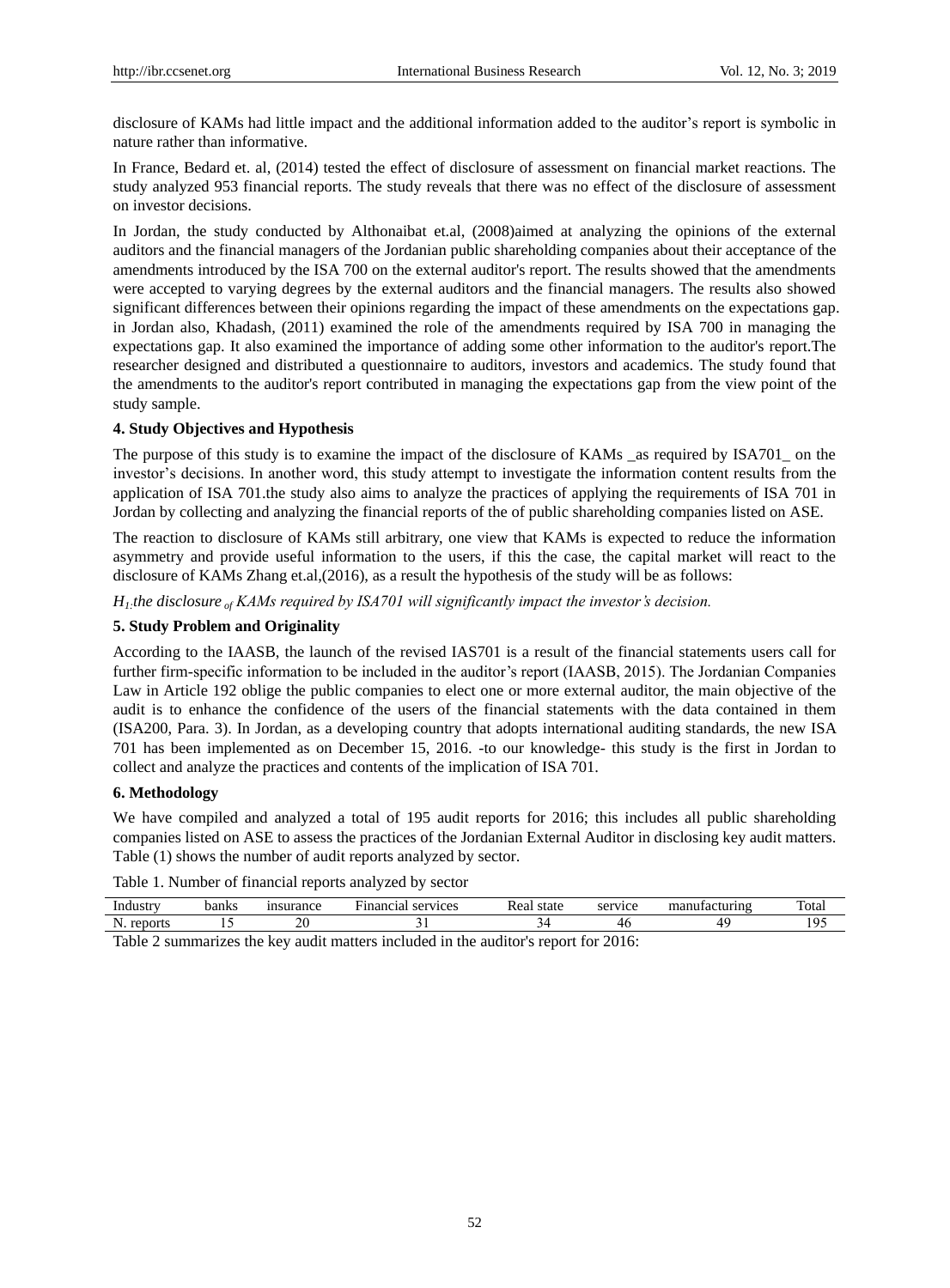|                    |                         |                          | Insurance    | Service        | Real           | Financial      |                | <b>KAMs</b> |
|--------------------|-------------------------|--------------------------|--------------|----------------|----------------|----------------|----------------|-------------|
| KAM 's topic       | Manufacturing<br>sector | <b>Banking</b><br>sector | sector       | sector         | estate         | services       | Total          | percentage  |
|                    |                         |                          |              |                | sector         |                |                | by topic    |
| provisions         | 16                      | $\overline{15}$          | 31           | 9              | 9              | 1              | 81             | 26%         |
| Revenue            | 6                       | 7                        | 17           | 13             | 3              | $\overline{4}$ | 50             | 16%         |
| Inventory          | 22                      |                          |              | 3              | $\mathbf{1}$   | $\mathbf{1}$   | 27             | 9%          |
| property           |                         |                          |              | 5              | 17             | 2              | 24             | 8%          |
| investment         |                         |                          |              |                |                |                |                |             |
| Evaluation         | $\overline{4}$          | 7                        | 7            |                | 1              | 3              | 22             | 7%          |
| Receivables        | 16                      | $\overline{c}$           | 2            |                |                |                | 20             | 6%          |
| <b>PPE</b>         | 6                       | $\overline{c}$           | $\mathbf{1}$ | 6              | 4              | 1              | 20             | 6%          |
| Goodwill           | $\overline{c}$          | $\mathbf{1}$             | 4            | 5              | $\sqrt{2}$     |                | 14             | 4%          |
| Fair value         |                         |                          | $\mathbf{1}$ | $\overline{2}$ | $\overline{2}$ | 7              | 12             | 4%          |
| Investments in     | 5                       | $\overline{c}$           |              | $\mathbf{1}$   |                |                | 8              | 3%          |
| related parties    |                         |                          |              |                |                |                |                |             |
| contingent         | 1                       |                          |              | 4              | $\overline{2}$ |                | 7              | 2%          |
| liabilities        |                         |                          |              |                |                |                |                |             |
| sales              | 3                       |                          |              | 2              | $\overline{2}$ |                | 7              | 2%          |
| Financial          | $\overline{c}$          | $\overline{4}$           |              |                |                |                | 6              | 2%          |
| instruments        |                         |                          |              |                |                |                |                |             |
| projects under     |                         |                          |              | $\mathfrak{2}$ | 3              |                | 5              | 2%          |
| construction       |                         |                          |              |                |                |                |                |             |
| TAX asset          |                         |                          | 4            |                |                |                | 4              | 1%          |
| Share capital      | 1                       |                          | 1            | 1              |                | 1              | $\overline{4}$ | 1%          |
| Acquisition        |                         | $\mathbf{1}$             |              |                |                |                | 1              | 0%          |
| <b>Investments</b> |                         |                          |              |                |                | 1              | 1              | 0%          |
| IT system          |                         | 1                        |              |                |                |                | 1              | 0%          |
| leases contracts   |                         |                          |              | $\mathbf{1}$   |                |                | 1              | 0%          |
| loans              |                         |                          |              |                | 1              |                | 1              | 0%          |
| biological assets  | 1                       |                          |              |                |                |                | 1              | 0%          |
| total              | 85                      | 42                       | 68           | 54             | 47             | 21             | 317            |             |
| KAM's              |                         |                          |              |                |                |                |                |             |
| percentage by      | 27%                     | 13%                      | 21%          | 17%            | 15%            | 7%             |                |             |
| industry           |                         |                          |              |                |                |                |                |             |

#### Table 2. Summary of KAMs by sector

Depending on Table 2 we mention the following observations: The manufacturing sector ranked first in the volume of KAMs, which constituted 27% of the total KAMs. The insurance sector came second with 21% of total KAMs, followed by the services sector with 17%. The real estate sector ranked fourth with 15%, banking with 13% and financial services with 7%. From the perspective of KAMs topics, we noticed that provisions were the most reported topic with 26% of total reported KAMs, 38% of provisions topic was reported by insurance sector, while 19% and 18.5% arise in the audit reports of manufacturing sector and banking sector respectively, the current study believes that, the auditors focus on provisions might be due to the inherent risk of this topic as provisions increase the management ability to manipulate accounting numbers. Revenue was the second topic reported by auditors with 16% of total KAMs, about 34% of revenue topic was reported in the insurance sector while 26% was reported in the services sector. The third topic was inventory with 9% of total KAMs, 81% of inventory topic was reported by manufacturing sector.

## *6.1 Sample and Data*

The study population consists of all the public shareholding companies listed on ASE during the period of study and for which the required data available. However, our final sample consisted of 128 public shareholding companies, out of which 16 companies did not include any KAMs in its audit report. We indicated 1 if the company disclosed KAMs and 0 otherwise. This study mainly based on obtaining the necessary data through financial reports published on the ASE website.

## *6.2 Study Model*

To achieve the study objectives we used an empirical model that enables to examine the investor's response to the disclosure of KAMs. Following (Gutierrez et.al,2018), We measured the investor's response through the absolute value of abnormal trading volume to cover the event date and the days of the event window which we determined to be 20 days before day 0 and 10 days after. If the disclosure of KAMs implies investor response, then KAMs should show positive coefficient. We control for the company size measured by the natural logarithm of total assets (Ln-T. Assets), return on assets (ROA),market to book value ratio (MB) , Leverage (LEV) , whether the company is enlisted in the first market or not (CLASS) we indicated 1 if the company is enlisted in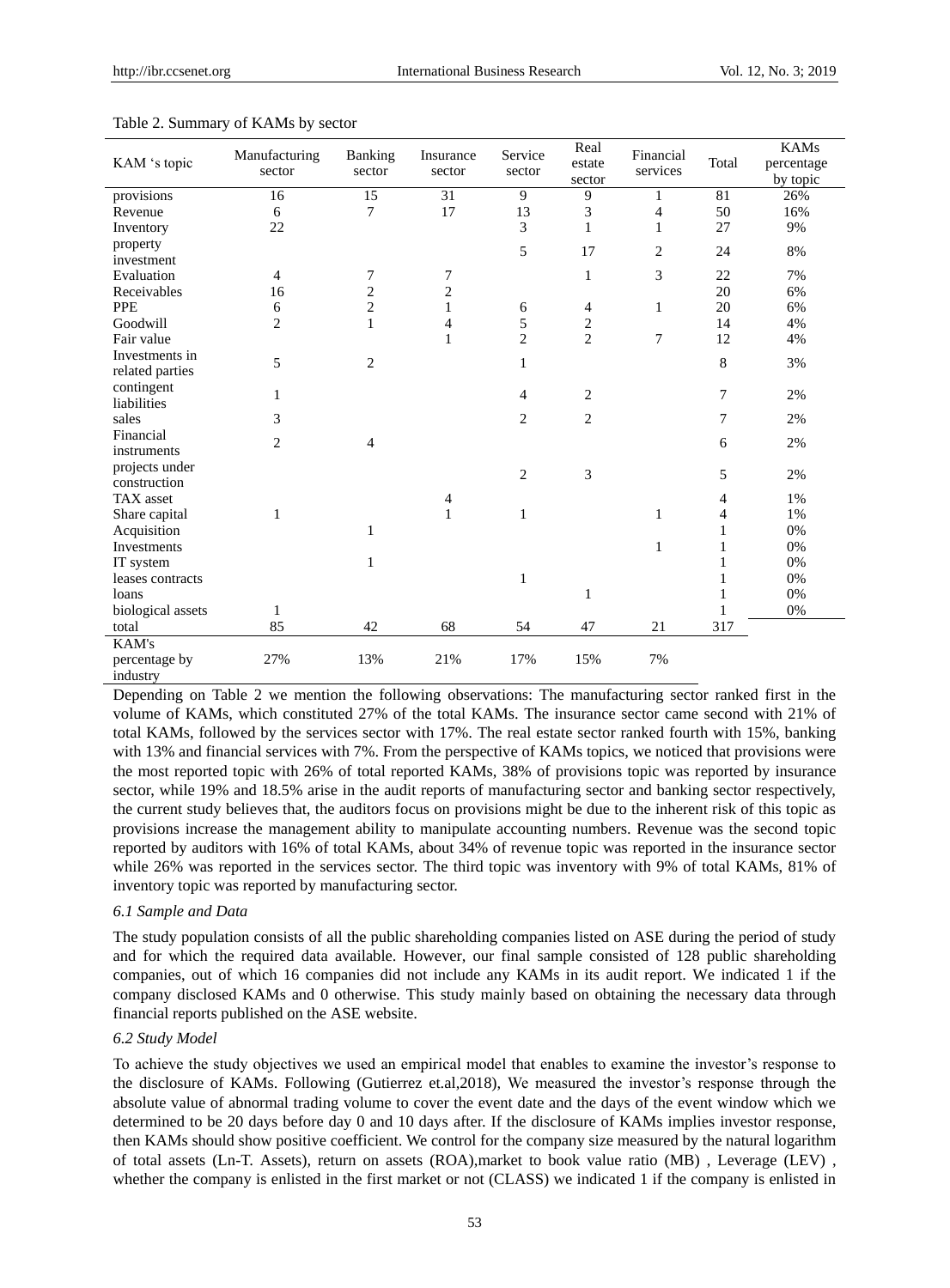the first market and 0 otherwise.

$$
|ABTV| = \beta 0 + \beta 1KAM + \beta 2 Ln-T. Assets + \beta 3ROA + \beta 4MB + \beta 5LEV + \beta 6Class
$$

## **7**. **Results**

# *7.1 Descriptive Statistics*

Table 3 shows descriptive statistics for the study dependent variable; the abnormal trading volume (ABTV), which is measured by the natural logarithm of (ABTV) during the event window. The average of the ABTV for the study sample amounted 3.84 logarithms (equivalent to JD 57933.9) which represent about 75% of the average trading volume for the sample during 2017, which indicates a substantial value of abnormal trading volume during the event window.

Table 3.Descriptive Statistics for the Dependent Variable: Abnormal Trading Volume

|                 | <b>ABTV</b>         |  |
|-----------------|---------------------|--|
|                 | (natural logarithm) |  |
| Mean            | 3.8433              |  |
| Median          | 3.8783              |  |
| Maximum         | 6.6108              |  |
| Minimum         | 1.0414              |  |
| Std. Dev.       | 0.8781              |  |
| <b>Skewness</b> | $-0.2412$           |  |
| Kurtosis        | 3.3534              |  |
| Jarque-Bera     | 1.9074              |  |
| Probability     | 0.3853              |  |
| observations    | 128                 |  |
| Cross sections  | 128                 |  |

Table 4 presents the descriptive statistics of the independent variable (KAMs) and the controls variables used:

- 1. The average of KAMs disclosed by the sample is 0.875, which is close to one, indicating that most of our sample companies have disclosed KAMs.
- 2. Company Size (LNTA): the average size of sample companies amounted 7.36 logarithms (about JD 22.95 million), and ranged from 3.95 to 9.10 logarithm, with a standard deviation of 0.71, which indicates the existence of significant differences in size among the sample.
- 3. Return on Assets (ROA): the average ROA for the sample was negative and reached to (-3.4%), indicating a poor performance for those companies during the year 2017. Nevertheless, some companies performed very well as the maximum ROA reached (36.1%) while some companies achieved high losses as the minimum ROA reached (-195.3%). The standard deviation amounted 46.98%, which reflects the significant differences in the profitability of the sample.
- 4. Market to Book value (MB): the average of market to book value ratio amounted 1.54, which reflects that the market value for the companies' shares is higher than their book value by about 50%. The MB ratio ranged from 0.17 to 44.5 times, with a standard deviation of 4.1, indicating the significant difference among the sample in terms of MB ratio.
- 5. Leverage Ratio (LEV): the average leverage ratio for the sample reached 29.7%, indicating a moderate borrowing behavior for those companies and a relatively acceptable level of leverage. However, the average leverage ratio ranged from 0.1% to 93.0%, with a standard deviation of 22.3%, indicating significant differences in debt structure.

|                 | KAM       | LNTA      | <b>ROA</b>  | МB      | LEV     | <b>CLASS</b> |
|-----------------|-----------|-----------|-------------|---------|---------|--------------|
| Mean            | 0.8750    | 7.3608    | $-3.4407$   | 1.5398  | 29.6740 | 0.2677       |
| Median          | 1.0000    | 7.3620    | 1.7400      | 0.8750  | 27.3550 | 0.0000       |
| Maximum         | 1.0000    | 9.0946    | 36.0700     | 44.4600 | 93.0100 | 1.0000       |
| Minimum         | 0.0000    | 3.9500    | $-195.2800$ | 0.1700  | 0.1100  | 0.0000       |
| Std. Dev.       | 0.3320    | 0.7073    | 46.9824     | 4.0683  | 22.2866 | 0.4428       |
| <b>Skewness</b> | $-2.2678$ | $-0.9055$ | $-8.9454$   | 9.4473  | 0.9145  | 1.0535       |
| Kurtosis        | 6.1429    | 7.1667    | 88.5660     | 98.7038 | 3.2655  | 2.1176       |
| Jarque-Bera     | 16.3946   | 110.0868  | 40.3300     | 50.1700 | 18.2175 | 27.8283      |
| Probability     | 0.0000    | 0.0000    | 0.0000      | 0.0000  | 0.0001  | 0.0000       |
| observations    | 128       | 128       | 128         | 128     | 128     | 128          |
| Cross sections  | 128       | 128       | 128         | 128     | 128     | 128          |

Table 4. Descriptive Statistics for Independent and Control Variables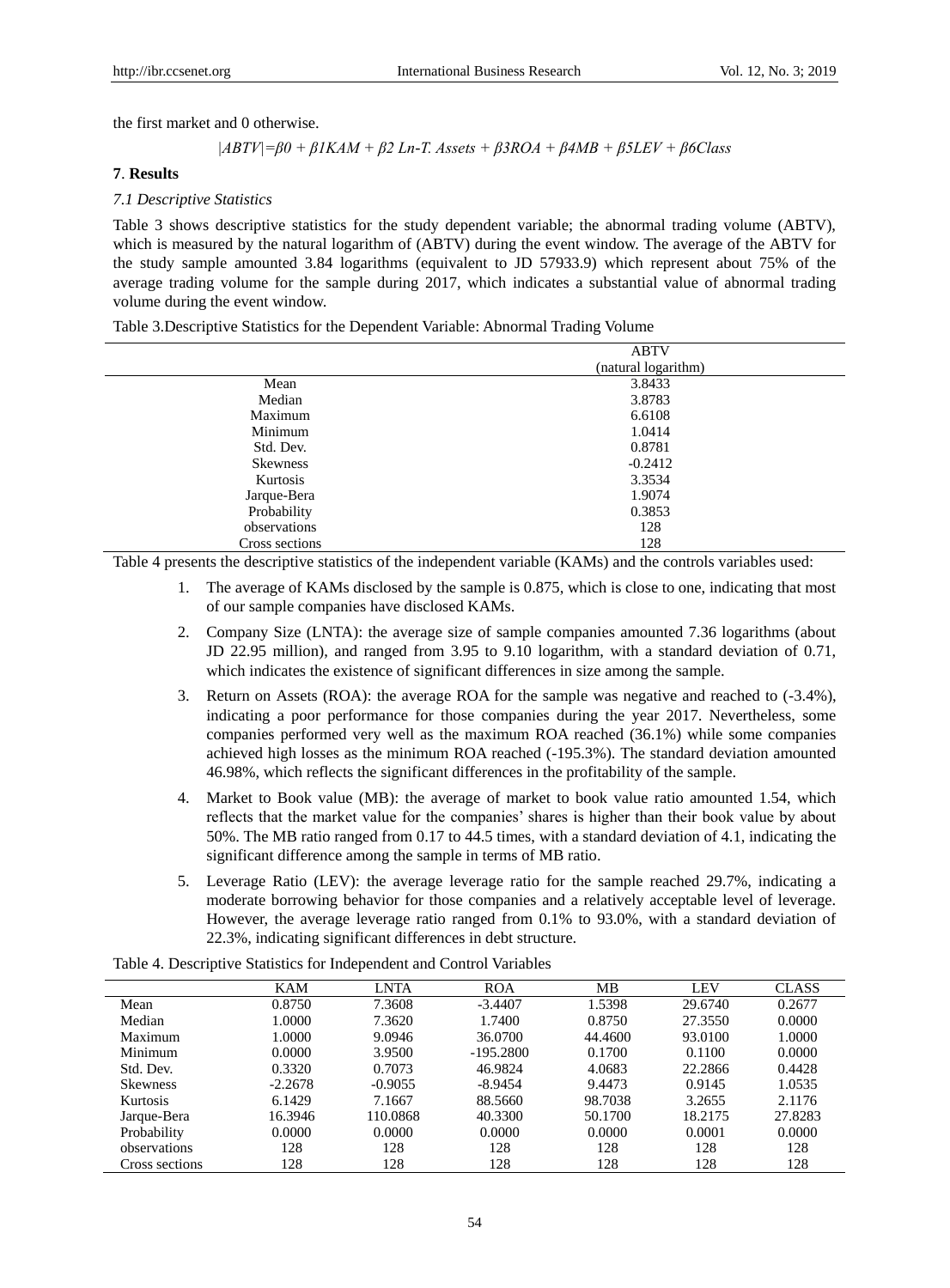Table (5) presents the Pearson correlation matrix for all variables. The correlations between dependent variable and independent variables were positive. There is a positive correlation of 0.219 between the dependent variable, ABTV, and the independent variable, KAM, indicating that higher abnormal trading volume is associated with KAMs. The correlation between ABTV and LNTA was 0.229, indicating that the larger the company, the higher the abnormal trading volume. Correlations between ABTV, ROA and LEV ranged from 15%-16%. but ABTV and other independent variables show a weak inter correlations indicating the absence of multicollinearity.

|              | ABTV  | <b>KAM</b> | LNTA     | <b>ROA</b> | MВ    | LEV      | <b>CLASS</b> |
|--------------|-------|------------|----------|------------|-------|----------|--------------|
| <b>ABTV</b>  | 1.000 |            |          |            |       |          |              |
| KAM          | 0.219 | 1.000      |          |            |       |          |              |
| LNTA         | 0.229 | 0.204      | 1.000    |            |       |          |              |
| <b>ROA</b>   | 0.150 | 0.245      | 0.470    | 1.000      |       |          |              |
| MB           | 0.082 | 0.021      | $-0.248$ | $-0.315$   | 1.000 |          |              |
| <b>LEV</b>   | 0.158 | 0.069      | 0.308    | 0.038      | 0.284 | 1.000    |              |
| <b>CLASS</b> | 0.025 | 0.176      | 0.304    | 0.194      | 0.019 | $-0.094$ | 1.000        |

Table 5. Pearson Correlations Matrix

*7.2 Regression Results*

Table 6 presents the results of panel data regression that investigates the effect of the disclosure of KAMs and other variables on the level of abnormal trading volume. Based on the results, we notice that all independent variables were significant at 1% level. The adjusted R-squared for the model amounted 83.6%, indicating that the independent variables explain high proportion of the change in abnormal trading volume, while F-statistic and its probability indicate the model goodness of fit.

Following prior literature, We expect that relevant information to the investors and KAMs disclosur provides , consequently will impact their trading decisionconsistent with our prediction, KAMs show positive and significant coefficients, which indicates that the disclosure of KAMs seems to result in abnormal trading volume. Our results are consistent with Reid et.al (2015) who found that the expanded audit report is informative to the investors in UK, our findings are also consistent with the view that additional disclosure in the auditor's report would enhance the informational value of the auditor's report (FRC 2015: page 57; Manson and Zaman 2001; church et.al 2008), and also consistent with the Association of Chartered Certified Accountants review report ( 2018); which found that the disclosure of KAMs is not only useful to the investors but also contribute to better governance ,better audit quality and better corporate reporting. Our findings suggest that KAMs disclosure have a significant effect on investors' behavior and decision, and continue to indicate the value of additional information included in the auditor's report. The results in table 6 also indicate appositive and significant coefficient on the company's size (LNTA), Return on assets (ROA), Market to book value ratio (MB) and Leverage ratio (LEV), these results are consistent with Lennox et.al, (2018) , we believe that large, more profitable, complex and more attractive companies are highly exposed to abnormal trading volume .However, market class (CLASS) was negative and significant, indicating that companies enlisted in the first market have less abnormal trading volumes.

| Variable            | Coefficient                  | t-Statistic | Prob.  |  |  |  |
|---------------------|------------------------------|-------------|--------|--|--|--|
| C                   | 2.4085                       | 28.5595     | 0.0000 |  |  |  |
| <b>KAM</b>          | 0.4846                       | 7.4537      | 0.0000 |  |  |  |
| <b>LNTA</b>         | 0.1223                       | 16.9740     | 0.0000 |  |  |  |
| <b>ROA</b>          | 0.0072                       | 10.0818     | 0.0000 |  |  |  |
| MB                  | 0.0801                       | 10.2446     | 0.0000 |  |  |  |
| <b>LEV</b>          | 0.0018                       | 6.8650      | 0.0000 |  |  |  |
| <b>CLASS</b>        | $-0.2140$                    | $-8.8307$   | 0.0000 |  |  |  |
|                     | <b>Regression Statistics</b> |             |        |  |  |  |
| R-squared           |                              | 0.8434      |        |  |  |  |
| Adjusted R-squared  |                              | 0.8357      |        |  |  |  |
| S.E. of regression  |                              | 0.8438      |        |  |  |  |
| F-statistic         | 108.6318                     |             |        |  |  |  |
| Prob. (F-statistic) |                              | 0.0000      |        |  |  |  |

| Table 6. Regression Results for the Dependent Variable (ABTV) |  |  |
|---------------------------------------------------------------|--|--|
|                                                               |  |  |

\* Using White (1980) heteroscedasticity standard errors and covariance.

#### **8. Conclusions**

This study aims at investigating the investor's reaction - measured by abnormal trading volume- to the disclosure of KAMs reported by Jordanian public shareholders companies. we employed KAMs as the independent variables and control for company size, Return on assets, market to book value ratio, leverage ratio and market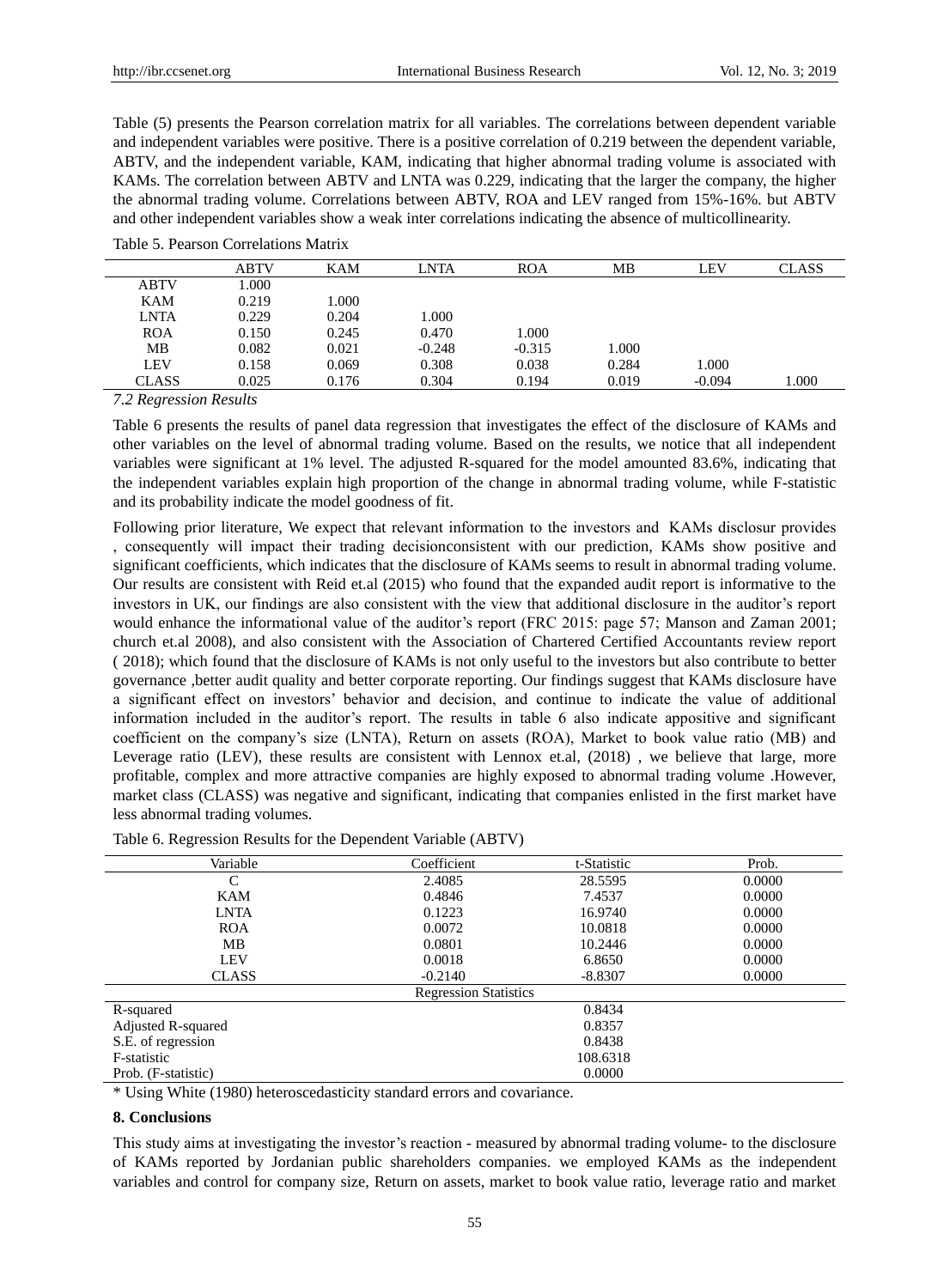class. Manually content analysis shows that manufacturing sector was ranked first with respect to the reported KAMs volume, while provisions were the most reported topic. The results of the regression analysis which Based on a final sample of 128 Jordanian public shareholding companies find evidence that KAMs disclosure –as required by ISA701- has a significant impact on investor's decisions, indicating that the application of ISA 701 benefit investors and provide useful information. This finding supports the view that the disclosure of Key audit matters have a significant effect on investors behavior. This study does not claim to be the comprehensive empirical study of KAMs subject but rather to provide relevant evidence from the developing countries context which is expected to add to the existing debate on the release of ISA701. this study might also suffer from the limitations of event studies (chen,2017), for example; the event date cannot be determined accurately, on the other hand, calculating the abnormal trading volume might persuade bias, future researches are recommended to include additional firm-years observations, and to investigate the effect of KAMs disclosure on audit quality.

#### **References**

- Althuneibat, A. et al (2008). The Effect of Application of International Auditing Standard No. (700) as amended on the auditor's report in narrowing the expectations gap from the point of view of the Palestinian investor. *The Jordanian Journal of Business Administration, 4*(3), 2008.
- Association of Chartered Certified Accountants (ACCA). (2018). Key audit matters: unlocking the secrets of the audit, a review report, available at:

https://www.accaglobal.com/in/en/professional-insights/global-profession/key-audit-matters.html, accessed 18 July 2018.

- Bédard, J., Gonthier-Besacier, N., & Schatt, A. (2014). Costs and benefits of reporting Key Audit Matters in the audit report: The French experience. International Symposium on Audit Research. Available at: http://documents.escdijon.eu/pdf/cig2014/ACTESDUCOLLOQUE/BEDARD\_GONTHIER\_BESACIER\_S CHATT.pdf
- Bradbury, M. E., &Almulla, M. (2018). Auditor, Client, and Investor Consequences of the Enhanced Auditor's Report. https://doi.org/10.2139/ssrn.3165267
- Carver, B. T., & Trinkle, B. S. (2017). Nonprofessional Investors' Reactions to the PCAOB's Proposed Changes to the Standard Audit Report. https://doi.org/10.2139/ssrn.2930375
- Chen, C. (2017). Limitations to Event Studies and How They Apply. [http://dx.doi.org/10.2139/ssrn.2982219](https://dx.doi.org/10.2139/ssrn.2982219)
- Church, B. K., S. M. D., & S. A. McCracken. (2008). The auditor's reporting model: A literature overview and a research synthesis. *Accounting Horizons, 22*(1), 69-90.https://doi.org/10.2308/acch.2008.22.1.69
- Financial Reporting Council (2015). 'Extended auditor's reports A review of experience in the first year'. <https://www.frc.org.uk/news/ march-2015/frc-finds-good-take-up-of-new-auditor-reporting-re>,accessed 17 march 2018.
- Gutierrez, E. F., & Minutti-Meza, M., Tatum, K., & Vulcheva, M. (2018). https://www.ifac.org/about-ifac/membership/country/jordan, accessed 21 July 2018
- IAASB. (2015), Auditor reporting-KAM, working group.
- IFRS. (2010). Conceptual Framework for Financial Reporting 2010. Available at: http://www.ifrs.org/News/Press-Releases/Documents/ConceptualFW2010vb.pdf,Accessed 21/august/2018.
- International Standard on Auditing 200. (2017). Available at: http://www.ifac.org/system/files/downloads/a008-2010-iaasb-handbook-isa-200.pdfAccessed20/July/2018.
- International Standard On Auditing 701. (2017). Available at: http://www.ifac.org/system/files/downloads/a008-2010-iaasb-handbook-isa-200.pdfAccessed13/April/2018.
- Khadash, H., Al-Zawawi, I., & Nassar, M. (2011). Effect of Amendments to the International Standard on Auditing" (700) and the report of the auditor on narrowing the expectations gap Auditors and financial statements preparers in financial sector companies and institutional investors. *The Jordanian Journal of Business Administration, University of Jordan, 7*(4), 594-62.
- Köhler, A., Ratzinger, S., Nicole, V. S., & Theis, J. (2016). The Effects of Key Audit Matters on the Auditor's Report's Communicative Value: Experimental Evidence from Investment Professionals and Non-Professional Investor. https://doi.org/10.2139/ssrn.2838162
- Lennox, C. S., Schmidt, J. J., & Thompson, A. (2018). Is the expanded model of audit reporting informative to investors? Evidence from the UK.